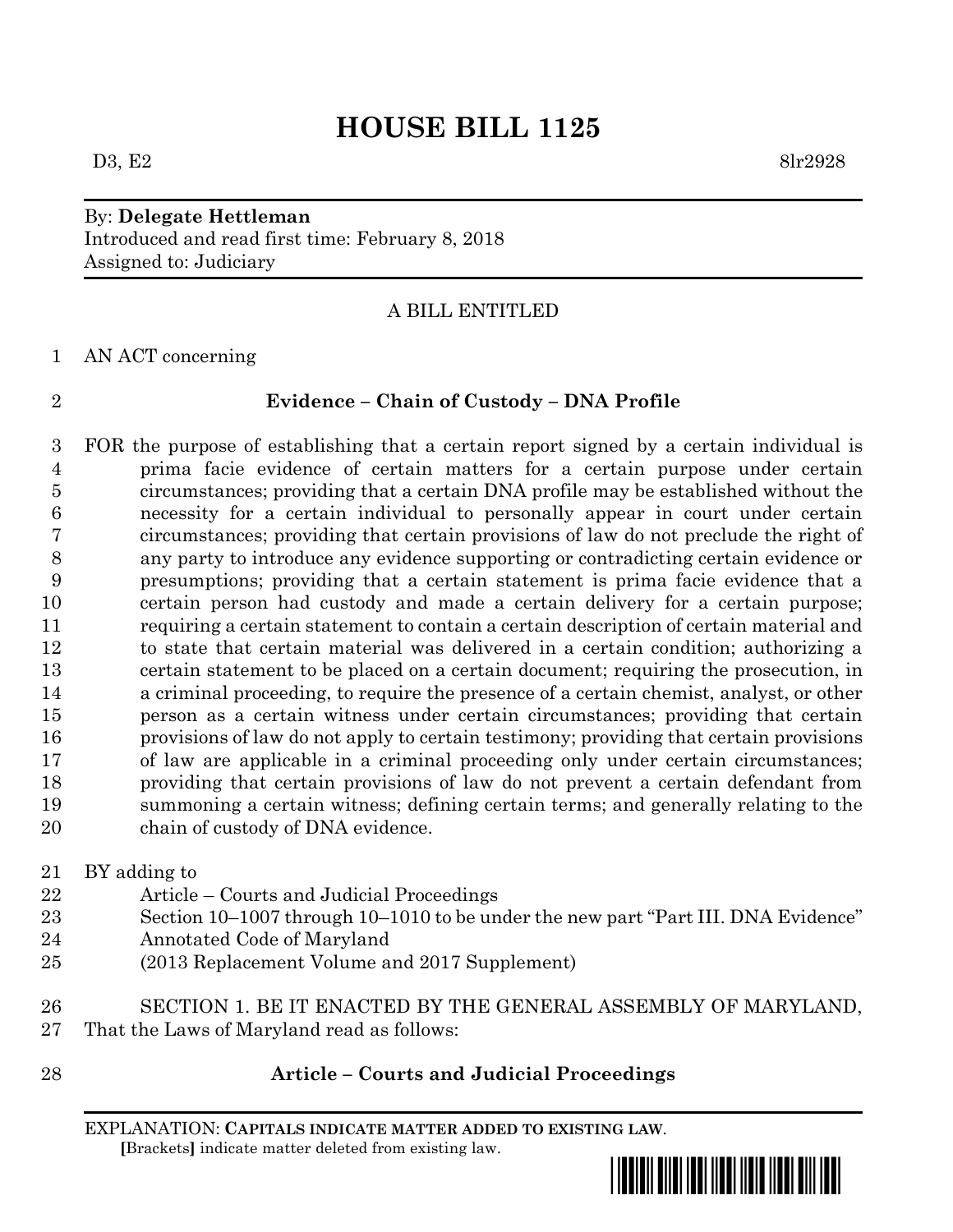**HOUSE BILL 1125**

**10–1005. RESERVED.**

**10–1006. RESERVED.**

**PART III. DNA EVIDENCE.**

**10–1007.**

 **(A) IN THIS PART THE FOLLOWING WORDS HAVE THE MEANINGS INDICATED.**

 **(B) "CHAIN OF CUSTODY" HAS THE MEANING STATED IN § 10–1002 OF THIS SUBTITLE.**

 **(C) "DEOXYRIBONUCLEIC ACID" OR "DNA" HAS THE MEANING STATED IN § 10–915 OF THIS TITLE.**

**(D) "DNA PROFILE" HAS THE MEANING STATED IN § 10–915 OF THIS TITLE.**

**10–1008.**

 **(A) FOR THE PURPOSE OF ESTABLISHING A DNA PROFILE IN A CRIMINAL OR CIVIL PROCEEDING, A REPORT SIGNED BY THE CHEMIST OR ANALYST WHO PERFORMED THE TEST OR TESTS AS TO ITS NATURE IS PRIMA FACIE EVIDENCE THAT THE MATERIAL DELIVERED TO THE CHEMIST OR ANALYST WAS PROPERLY TESTED UNDER PROCEDURES APPROVED BY THE SCIENTIFIC WORKING GROUP ON DNA ANALYSIS METHODS OR CONSISTENT WITH THE FEDERAL BUREAU OF INVESTIGATION'S QUALITY ASSURANCE STANDARDS, THAT THOSE PROCEDURES ARE LEGALLY RELIABLE, THAT THE MATERIAL WAS DELIVERED TO THE CHEMIST OR ANALYST BY THE OFFICER OR PERSON STATED IN THE REPORT, AND THAT THE MATERIAL WAS OR CONTAINED THE SUBSTANCE STATED IN THE REPORT, IF THE REPORT:**

 **(1) IDENTIFIES THE CHEMIST OR ANALYST AS AN INDIVIDUAL QUALIFIED UNDER STANDARDS APPROVED BY THE MARYLAND DEPARTMENT OF HEALTH TO ANALYZE DNA;**

 **(2) STATES THAT THE CHEMIST OR ANALYST MADE AN ANALYSIS OF THE MATERIAL UNDER PROCEDURES APPROVED BY THE MARYLAND DEPARTMENT OF HEALTH; AND** 

- 
- **(3) STATES THAT THE SUBSTANCE, IN THE OPINION OF THE CHEMIST**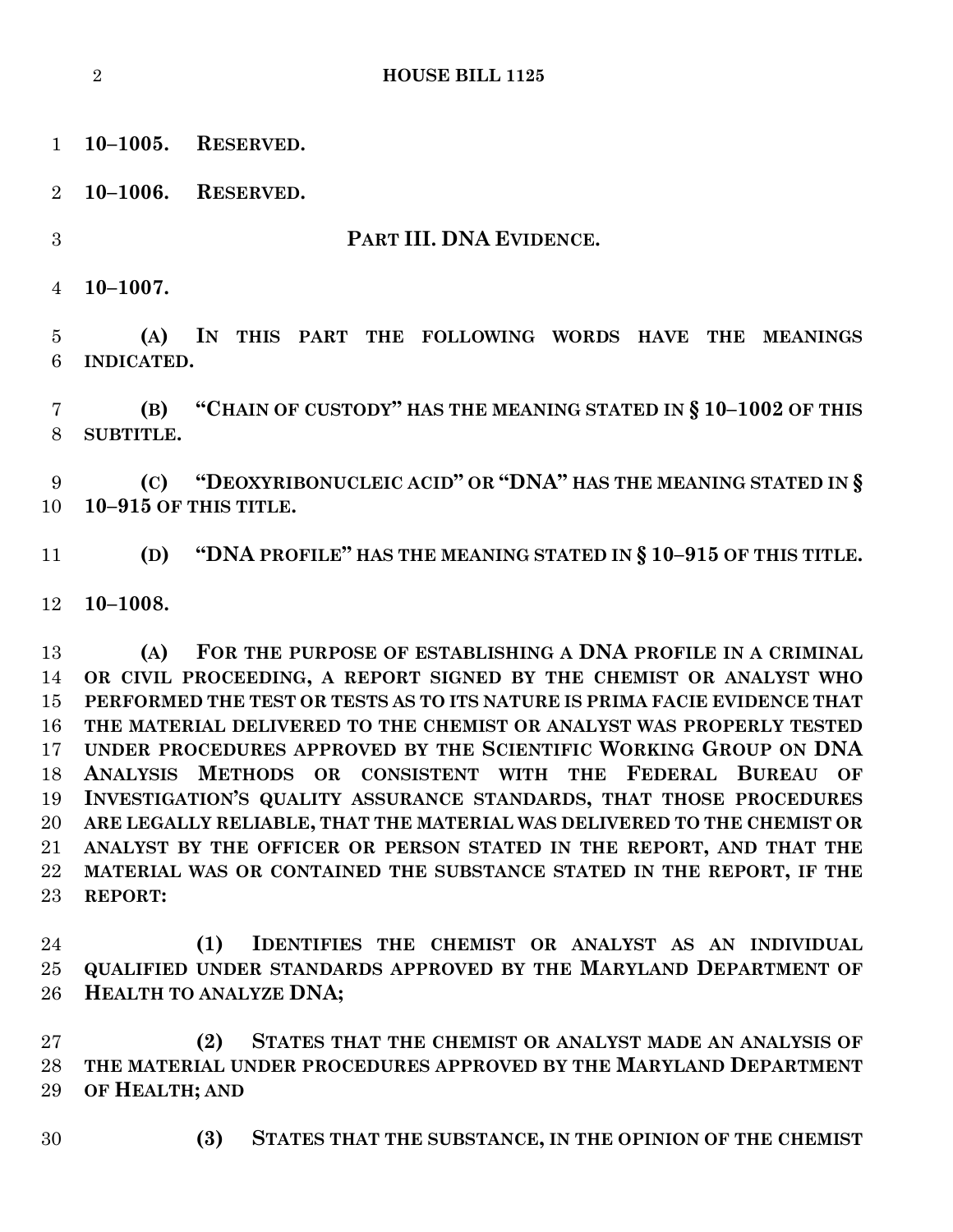#### **HOUSE BILL 1125** 3

**OR ANALYST, IS OR CONTAINS THE PARTICULAR DNA PROFILE SPECIFIED.**

 **(B) IF THE REQUIREMENTS OF SUBSECTION (A) ARE FULFILLED, A DNA PROFILE MAY BE ESTABLISHED WITHOUT THE NECESSITY FOR THE CHEMIST OR ANALYST TO PERSONALLY APPEAR IN COURT.**

 **(C) NOTHING IN THIS SECTION PRECLUDES THE RIGHT OF ANY PARTY TO INTRODUCE ANY EVIDENCE SUPPORTING OR CONTRADICTING THE EVIDENCE CONTAINED IN OR THE PRESUMPTIONS RAISED BY THE REPORT.**

**10–1009.**

 **(A) FOR THE PURPOSE OF ESTABLISHING, IN A CRIMINAL OR CIVIL PROCEEDING, A STATEMENT SIGNED BY EACH SUCCESSIVE PERSON IN THE CHAIN OF PHYSICAL CUSTODY OR CONTROL OF EVIDENCE CONSISTING OF OR CONTAINING A SUBSTANCE TESTED OR ANALYZED TO DETERMINE A DNA PROFILE, THAT THE PERSON DELIVERED IT TO THE OTHER PERSON INDICATED ON OR ABOUT THE DATE STATED IS PRIMA FACIE EVIDENCE THAT THE PERSON HAD CUSTODY AND MADE THE DELIVERY AS STATED, WITHOUT THE NECESSITY OF A PERSONAL APPEARANCE IN COURT BY THE PERSON SIGNING THE STATEMENT.**

 **(B) THE STATEMENT SHALL CONTAIN A SUFFICIENT DESCRIPTION OF THE MATERIAL OR ITS CONTAINER SO AS TO DISTINGUISH IT AS THE PARTICULAR ITEM IN QUESTION AND SHALL STATE THAT THE MATERIAL WAS DELIVERED IN ESSENTIALLY THE SAME CONDITION AS RECEIVED.**

 **(C) THE STATEMENT MAY BE PLACED ON THE SAME DOCUMENT AS THE REPORT PROVIDED FOR UNDER § 10–1008 OF THIS SUBTITLE.**

 **(D) NOTHING IN THIS SECTION PRECLUDES THE RIGHT OF ANY PARTY TO INTRODUCE ANY EVIDENCE SUPPORTING OR CONTRADICTING THE EVIDENCE CONTAINED IN OR THE PRESUMPTION RAISED BY THE STATEMENT.**

**10–1010.**

 **(A) (1) IN A CRIMINAL PROCEEDING, THE PROSECUTION SHALL, ON WRITTEN DEMAND OF A DEFENDANT FILED IN THE PROCEEDINGS AT LEAST 5 DAYS PRIOR TO A TRIAL IN THE PROCEEDING, REQUIRE THE PRESENCE OF THE CHEMIST, ANALYST, OR ANY PERSON IN THE CHAIN OF CUSTODY AS A PROSECUTION WITNESS.**

 **(2) THE PROVISIONS OF §§ 10–1008 AND 10–1009 OF THIS SUBTITLE CONCERNING PRIMA FACIE EVIDENCE DO NOT APPLY TO THE TESTIMONY OF THAT WITNESS.**